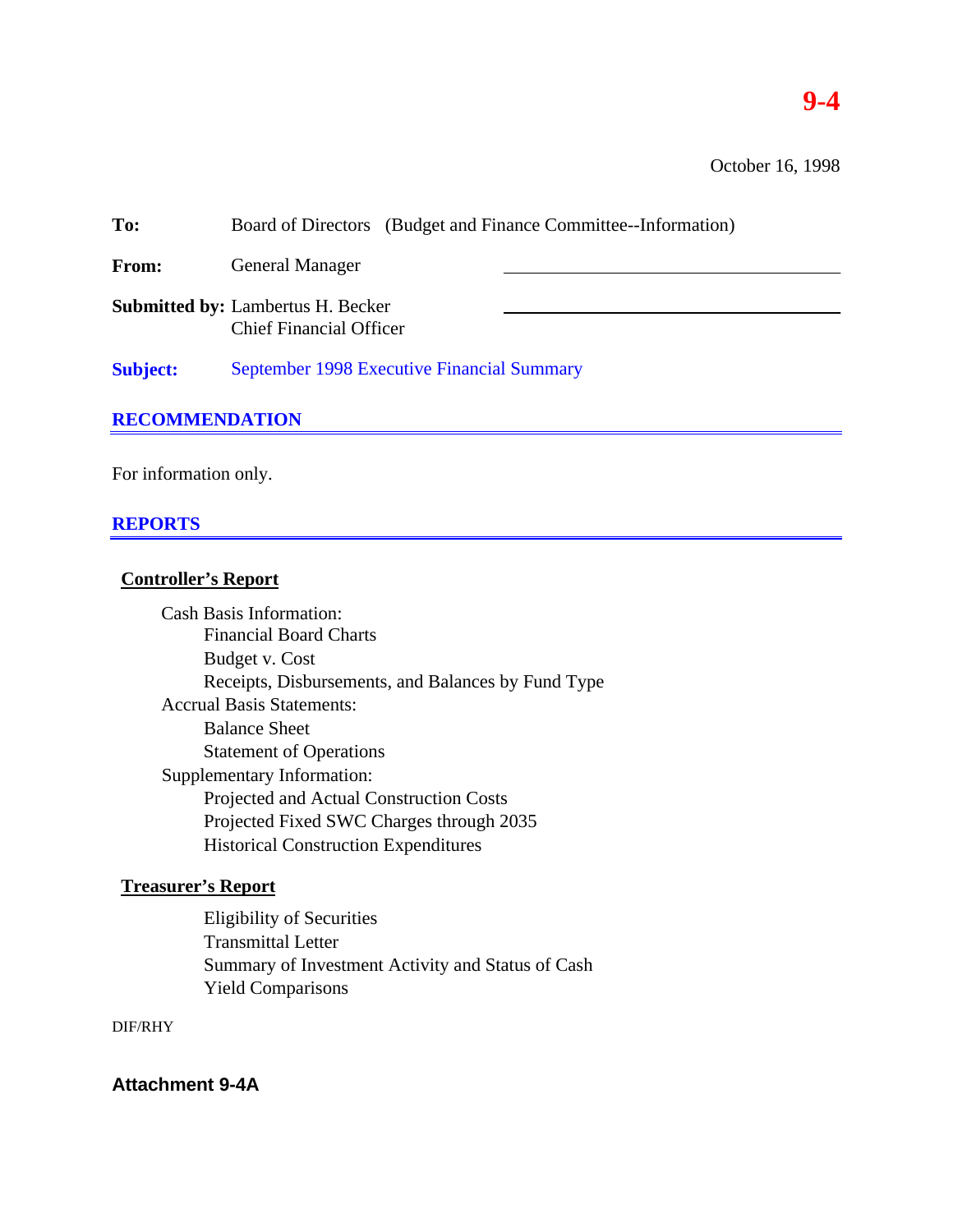

### **FINANCIAL BOARD CHARTS**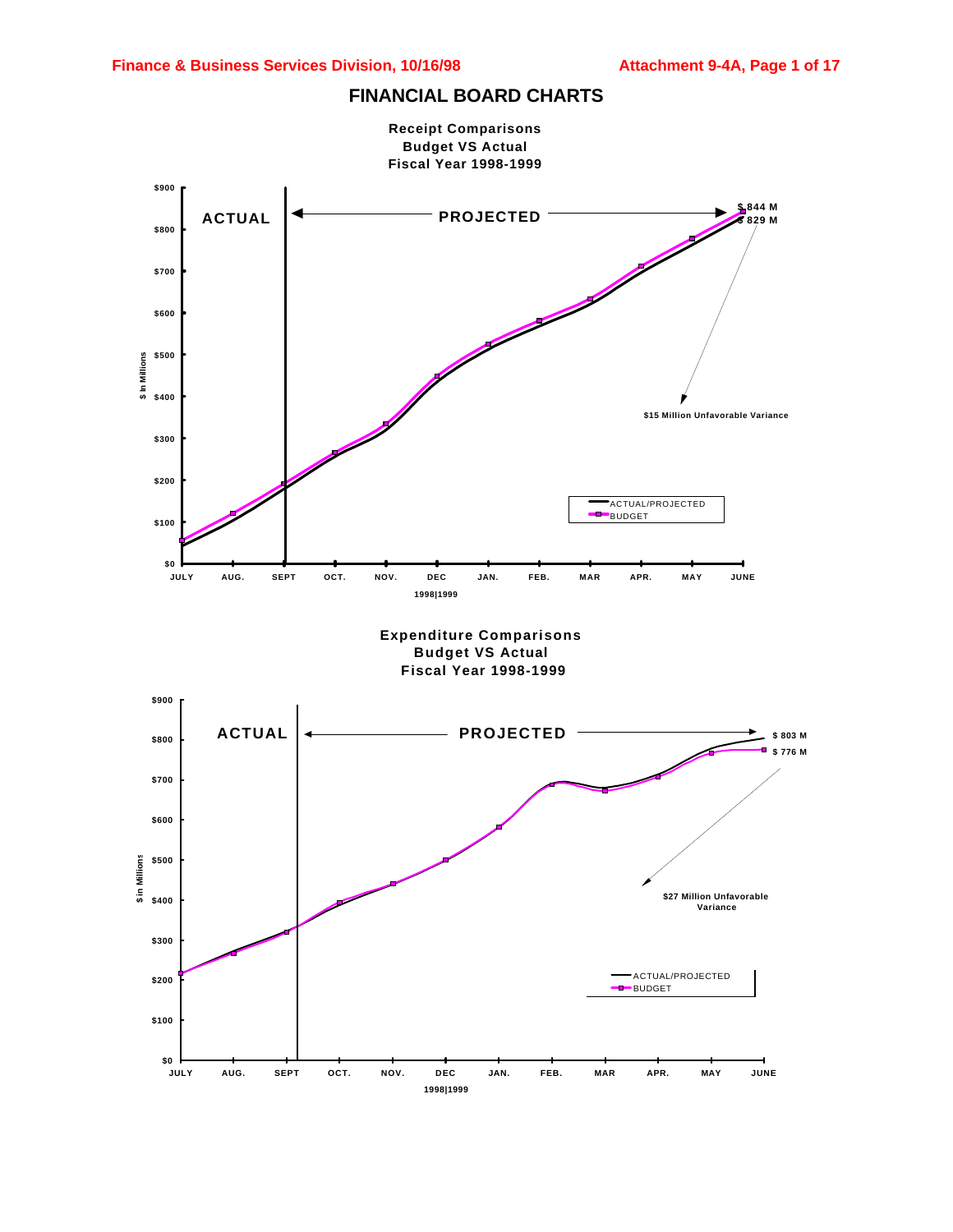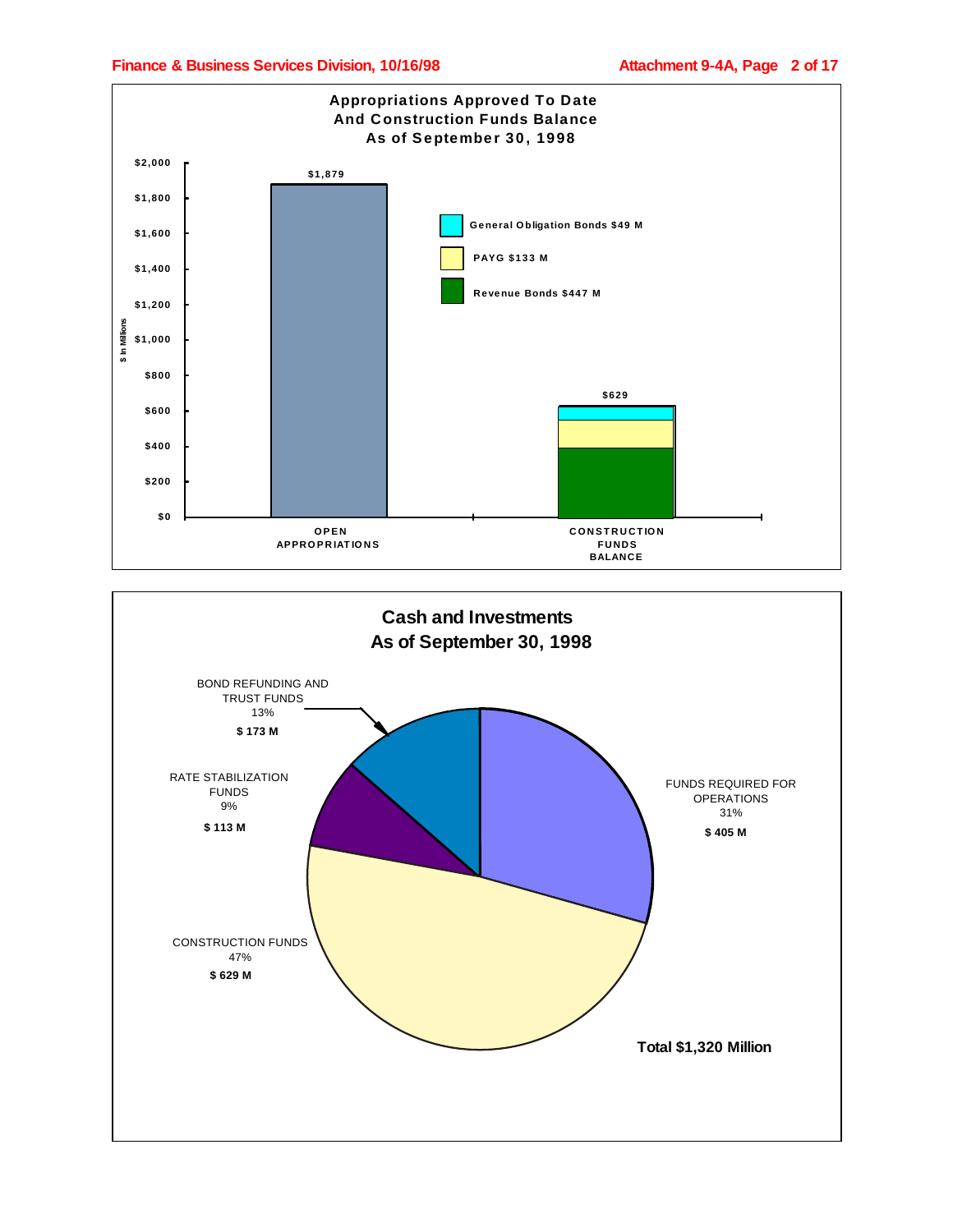# **BUDGET VS. COST REPORT**

# **July 1, 1998 to September 30, 1998 CASH BASIS ( \$ in Thousands )**

| <b>FISCAL YEAR 1998-99</b>                                                                             | <b>ANNUAL</b><br><b>BUDGET</b> |                              | <b>BUDGET</b><br><b>THROUGH</b><br><b>SEPT. 1998</b> |                        |                | <b>ACTUAL</b><br><b>THROUGH</b><br><b>SEPT. 1998</b> |                         | <b>VARIANCE</b> | <b>DOLLARS PERCENT</b> | (5)<br>х-<br>REF. |
|--------------------------------------------------------------------------------------------------------|--------------------------------|------------------------------|------------------------------------------------------|------------------------|----------------|------------------------------------------------------|-------------------------|-----------------|------------------------|-------------------|
| <b>SOURCES OF FUNDS</b>                                                                                |                                |                              |                                                      |                        |                |                                                      |                         |                 |                        |                   |
| <b>RECEIPTS</b>                                                                                        |                                |                              |                                                      |                        |                |                                                      |                         |                 |                        |                   |
| <b>WATER SALES</b>                                                                                     | \$                             | 614,506 \$                   |                                                      | $161,221$ \$           |                | 147,881                                              | \$                      | (13, 340)       | $-8.3%$                |                   |
| <b>TAXES</b>                                                                                           | \$                             | 85,958 \$                    |                                                      | 7,163                  | - \$           | 6,716                                                | \$                      | (447)           | $-6.2%$                |                   |
| READINESS-TO-SERVE CHARGE (RTS)                                                                        | \$                             | 80,000 \$                    |                                                      | 5,981                  | - \$           | 8,548                                                | \$                      | 2,567           | 42.9%                  | (a)               |
| INTEREST ON INVESTMENTS (1)                                                                            | \$                             | 43,519                       | - \$                                                 | 10,876                 | - \$           | 10,444                                               | \$                      | (432)           | $-4.0%$                |                   |
| POWER RECOVERY AND MISCELLANEOUS                                                                       | \$                             | $16,345$ \$                  |                                                      | $5,502$ \$             |                | 4,698                                                | S                       | (804)           | -14.6%                 | (b)               |
| <b>BUSINESS DEVELOPMENT</b>                                                                            | \$                             | 3,300                        | - \$                                                 | 753                    | - \$           | 261                                                  | \$                      | (492)           | $-65.4%$               |                   |
| <b>TOTAL RECEIPTS</b>                                                                                  | \$                             | 843,628                      | - \$                                                 | 191,496                | - \$           | 178,548                                              | \$                      | (12, 948)       | $-6.8%$                |                   |
| PROJ USE OF PRIOR YEAR PAYG FUNDS<br>PROJ USE OF DEBT PROCEEDS FOR CONSTRUCTION                        | \$<br>\$                       | 15,000<br>450,600            | - \$<br>\$                                           | $10,164$ \$<br>119,729 | \$             | 10,164<br>152,642                                    | \$<br>\$                | 32,913          | 27.5%                  | (c)               |
| <b>TOTAL SOURCES OF FUNDS</b>                                                                          | \$                             | 1,309,228                    | - \$                                                 | 321,389 \$             |                | 341,354                                              | \$                      | 19,965          | 6.2%                   |                   |
| <b>USES OF FUNDS</b>                                                                                   |                                |                              |                                                      |                        |                |                                                      |                         |                 |                        |                   |
| <b>EXPENDITURES</b>                                                                                    |                                |                              |                                                      |                        |                |                                                      |                         |                 |                        |                   |
| STATE WATER CONTRACT                                                                                   | S                              | 240,255 \$                   |                                                      | 99,552 \$              |                | 100,244                                              | \$                      | (692)           | $-0.7%$                |                   |
| WATER TRANSFERS \ OPTIONS                                                                              | \$                             | 5,100                        | - \$                                                 | 3,289                  | - \$           | 3,289                                                | \$                      |                 | ٠                      |                   |
| <b>COLORADO RIVER SUPPLIES</b>                                                                         | \$                             | $35,650$ \$                  |                                                      | 8,136                  | - \$           | 6,164                                                | \$                      | 1,972           | 24.2%                  | (d)               |
| <b>DEBT SERVICE</b>                                                                                    | S                              | 245,050 \$                   |                                                      | 117,883                | - \$           | 118,018                                              | S.                      | (135)           | $-0.1%$                |                   |
| PAYG CONSTRUCTION FROM CURRENT YEAR RECEIPTS                                                           | \$                             | $90,000$ \$                  |                                                      | 27,899                 | - \$           | 10,164                                               | \$                      | 17,735          | 63.6%                  | (e)               |
| UNION STATION HEADQUARTERS & OTHER (2)                                                                 | \$                             | $22,422$ \$                  |                                                      | 5,606                  | - \$           | 10,567                                               | \$                      | (4,962)         | $-88.5%$               | (f)               |
| REIMBURSEMENT FROM MWDAFC                                                                              | \$                             | $(129,000)$ \$               |                                                      |                        | - \$           |                                                      | \$                      |                 | ۰                      |                   |
| MWD O&M                                                                                                | \$                             | 223.252 \$                   |                                                      | 50,972 \$              |                | 59,332                                               | \$                      | (8,361)         | $-16.4%$               | (g)               |
| <b>OPERATING EQUIPMENT</b>                                                                             | S                              | $9,211$ \$                   |                                                      | $2,303$ \$             |                | 2,533                                                | \$                      | (230)           | $-9.9%$                |                   |
| LOCAL RESOURCES PROGRAM - NET                                                                          | \$                             | $19,260$ \$                  |                                                      | 4,397                  | - \$           | 1,730                                                | S                       | 2,667           | 60.7%                  | (h)               |
| <b>SUBTOTAL</b>                                                                                        | \$                             | 761,200 \$                   |                                                      | 320,036 \$             |                | 312,041                                              | \$                      | 7,995           |                        |                   |
| PAYG CONSTRUCTION FUNDED FROM PAYG RESERVES<br>DEBT-FINANCED CONSTRUCTION EXPENDITURES                 | \$                             | $15,000$ \$<br>450,600       |                                                      | $119,729$ \$           |                | 152,642                                              |                         | \$ (32,913)     | $-27.5%$               | (i)               |
| <b>TOTAL EXPENDITURES</b>                                                                              | \$                             | 1,226,800 \$                 |                                                      | 439,765 \$             |                | 464,683                                              | $\sqrt[6]{\frac{1}{2}}$ | (24, 918)       | $-5.7%$                |                   |
| WATER TRANSFER DEPOSITS (3)<br>ADJUSTMENTS IN RESERVES (4)<br>INCREASE IN RATE STABILIZATION FUNDS (4) | \$<br>\$                       | 18,900 \$<br>4,395<br>59,133 | -5                                                   |                        | \$<br>\$<br>\$ |                                                      | \$<br>\$<br>\$          |                 |                        |                   |
| <b>TOTAL USE OF FUNDS</b>                                                                              | \$                             | 1,309,228 \$                 |                                                      | 439,765 \$             |                | 464,683                                              |                         | \$(24,918)      | $-5.7%$                |                   |
| Net Sources / (Uses) of Funds                                                                          | \$                             |                              | - \$                                                 | $(118, 376)$ \$        |                | $(123, 329)$ \$                                      |                         | (4, 953)        | $\blacksquare$         |                   |

*Note: Trust Account Transactions are not reflected in this report. Minor differences are due to rounding.*

( 1 ) Excludes interest earned on construction and trust funds.

( 2 ) Other expenditures include cash activity in the General Fund for reimbursable Projects. Actual expenditures exclude the \$10.2 million payment

for property in Ventura County for desalination facilities. Proceeds from the sale of the Bolsa Chica property were used to make the payment.

( 3 ) Deposit to the Water Transfer Fund during the fiscal year net of expenditures.

( 4 ) Actual amounts to be determined at end of fiscal year.

( 5 ) Variance explanations will be provided at the end of each quarter.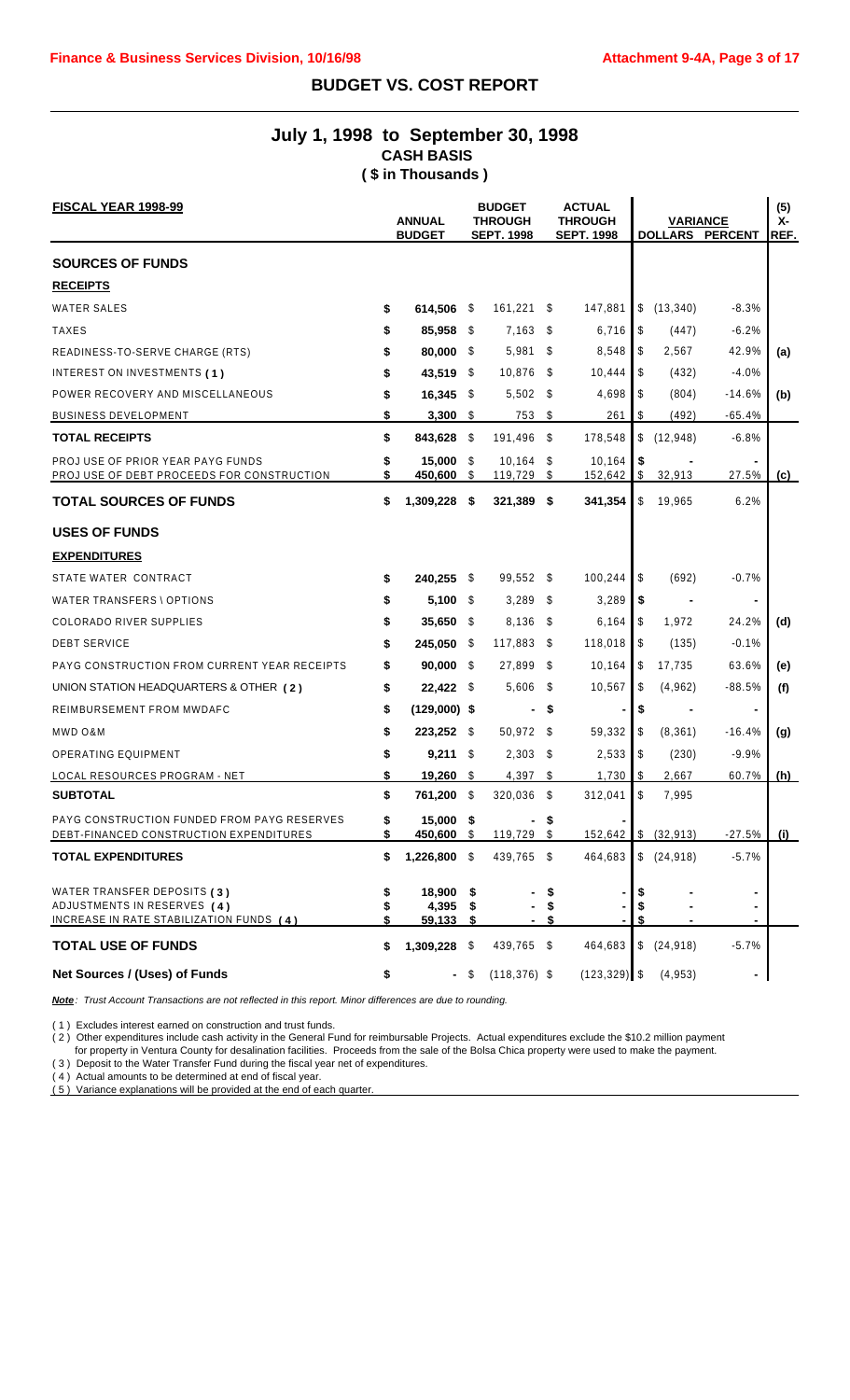# **CASH BASIS SUMMARY VARIANCE EXPLANATIONS Through September 30, 1998**

*Criteria: (plus or minus) \$500,000 and 10 percent variance*

# **RECEIPTS:**

- (a) Revenues from Readiness to Serve Charges are \$2.6 million over budget through September. It is anticipated that by year end RTS charges will equal budget.
- (b) Power recoveries and miscellaneous receipts are approximately \$800,000 under budget through September. Lower water sales during the first quarter have reduced power generation from the District's hydroelectric power plants.
- (c) Use of Debt Proceeds for Construction (see explanation for item (i)).

# **EXPENDITURES**

- (d) Colorado River Supplies are approximately \$2.0 million under budget through September mainly due to less water delivered through the Colorado River Aqueduct and lower costs for power than were anticipated in the budget.
- (e) PAYG construction is under budget by \$17.7 million through September. This is mainly due to the timing of construction disbursements to date, PAYG expenditures for the fiscal year will total budgeted amounts.
- (f) Expenditures for Union Station Headquarters and Other costs paid from the General Fund is over budget due to the timing of cash payment for construction of the headquarters building. Staff anticipates that actual expenditures will equal budget by the end of the fiscal year.
- (g) MWD O&M is \$8.4 million over budget through September due to timing of expenditures. The costs of some conservation programs that were implemented last year were not billed until this year. This accounts for approximately \$3.5 million of the variance. Currently, it is anticipated that the conservation credits program will match budget estimates at year end. The balance of the variance is the result of a misallocation of budget factors for payroll purposes in September. Overall, MWD O&M is expected to be approximately \$3 million under budget for the year.
- (h) Net expenditures for the Local Resources Program are under budget through September due to the lag time associated with receiving invoices from the member agencies for production of recycled water. It is anticipated that costs will match budget at year end.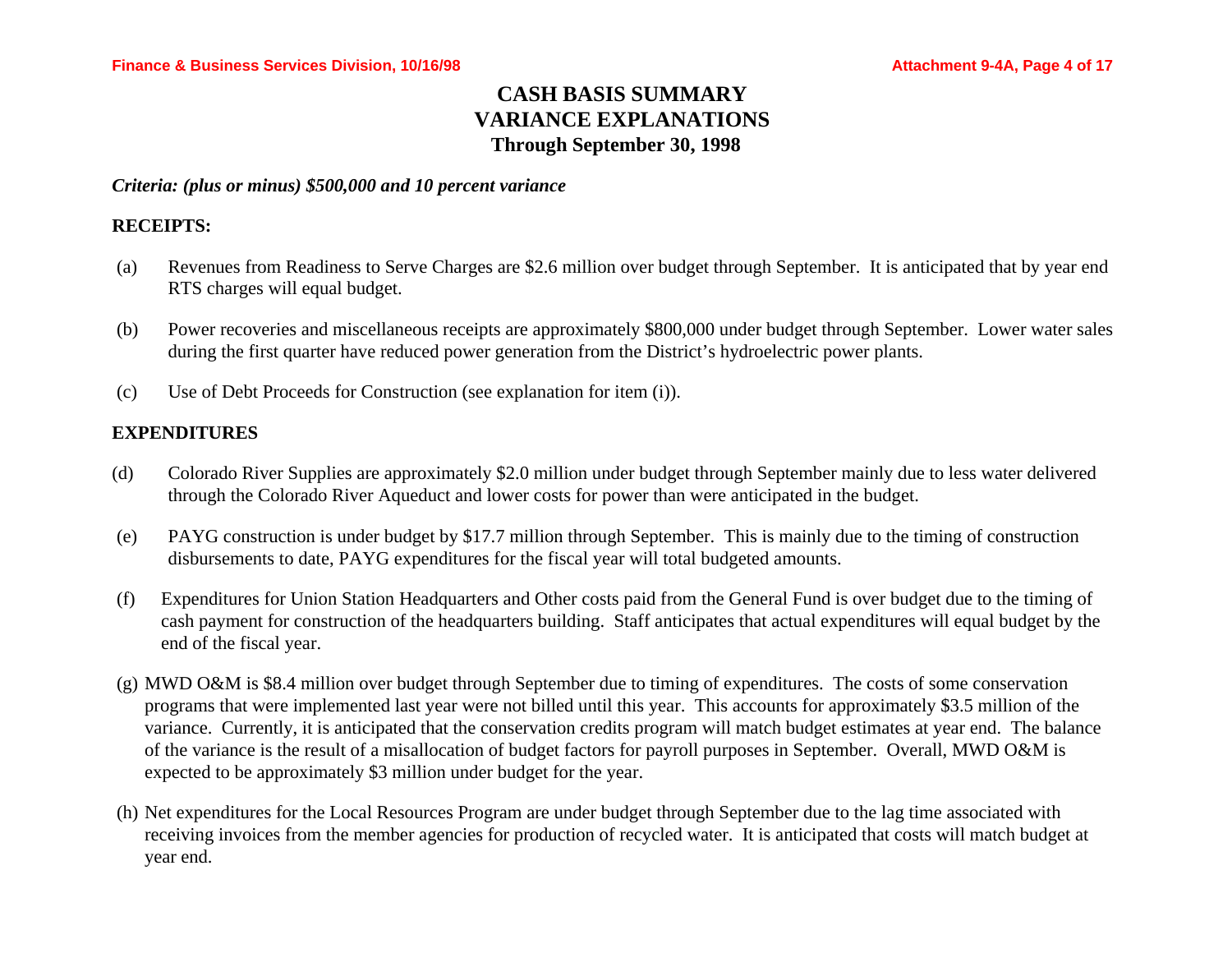### **Finance & Business Services Division, 10/16/98 Attachment 9-4A, Page 5 of 17 Attachment 9-4A, Page 5 of 17**

i) Debt Financed Construction Expenditures are 27.5 percent over budget through September. The over budget variance is mainly attributable to construction expenditures to date for the Inland Feeder Project. Contractors for the Arrowhead East Tunnel, the Arrowhead West Tunnel, the Riverside North Pipeline, and the Riverside South Pipeline are ahead of schedule. As a result, the Inland Feeder expenditure plan for FY 1998/99 will be exceeded by \$47 million; however, the total project costs are not projected to exceed the appropriation. In addition, the Eastside Reservoir Project (ERP) costs for the first quarter are approximately 7 percent ahead of plan. This is attributable to better than anticipated construction progress for the quarter on the West, Saddle, and East Dam contracts compared to projections included in the FY 1998/99 capital plan. Overall, the fiscal year 1998-99 plan for the ERP remains unchanged at \$342 million.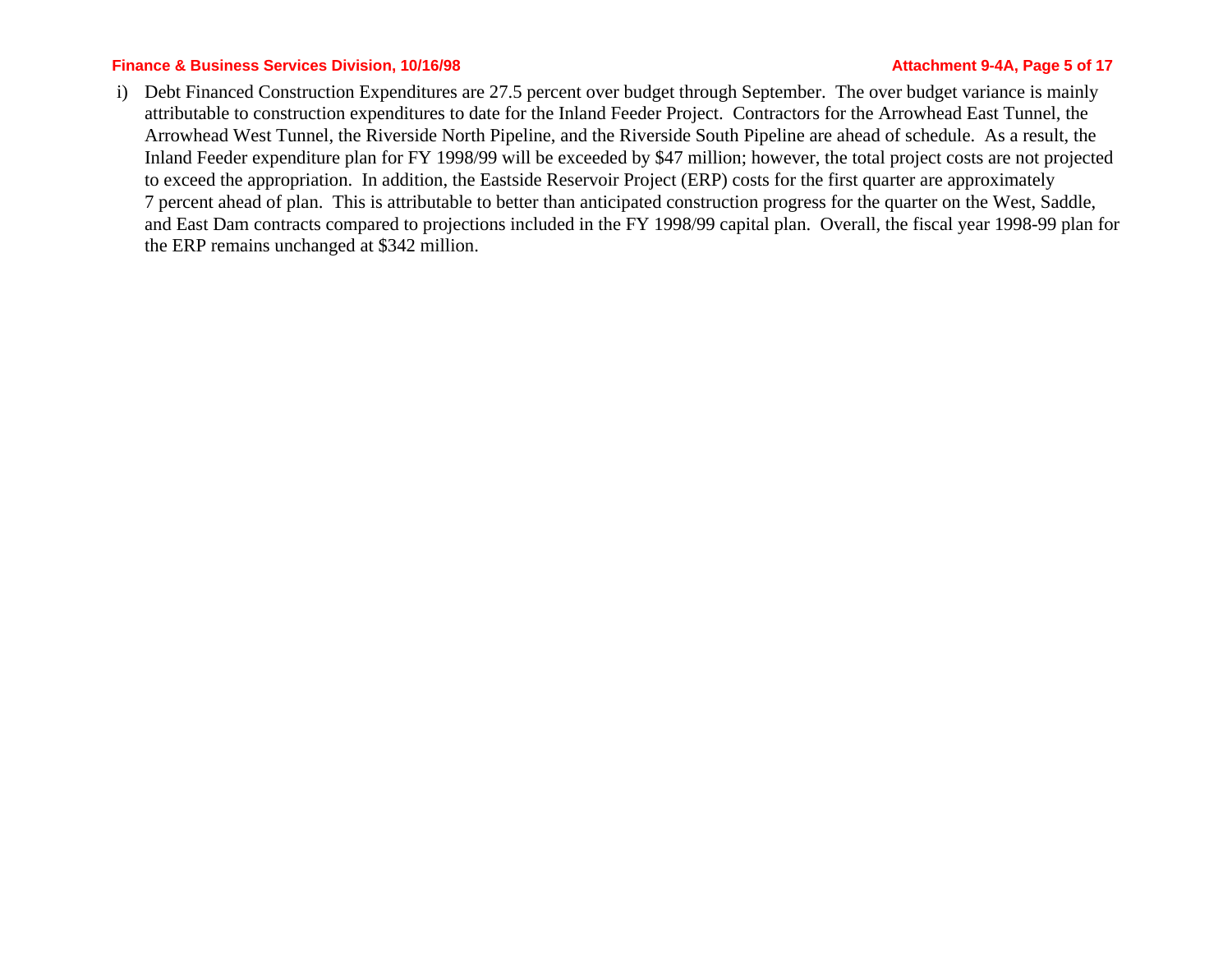# **STATEMENT OF RECEIPTS, DISBURSEMENTS AND BALANCES**

**JULY 1, 1998 THROUGH SEPTEMBER 30, 1998**

**( \$ in Thousands)**

|                                                                                                                                                              | <b>TOTAL</b><br><b>ALL FUNDS</b> | <b>OPERATING</b><br><b>FUNDS</b> | <b>CONTRACT</b><br><b>FUNDS</b> | <b>DEBT</b><br><b>SERVICE</b><br><b>FUNDS</b> | <b>RATE</b><br><b>STABILIZATION</b><br><b>FUNDS</b> | PAY-AS-YOU<br><b>GO FUND</b> | <b>REVOLVING</b><br><b>CONSTRUCTION</b><br><b>FUNDS</b> | <b>REVENUE BOND</b><br><b>CONSTRUCTION</b><br><b>FUNDS</b> | <b>COMMERCIAL</b><br><b>PAPER NOTE</b><br><b>CONSTRUCTION</b> | <b>OTHER</b><br><b>FUNDS</b> |
|--------------------------------------------------------------------------------------------------------------------------------------------------------------|----------------------------------|----------------------------------|---------------------------------|-----------------------------------------------|-----------------------------------------------------|------------------------------|---------------------------------------------------------|------------------------------------------------------------|---------------------------------------------------------------|------------------------------|
| <b>CASH AND INVESTMENT</b>                                                                                                                                   |                                  |                                  |                                 |                                               |                                                     |                              |                                                         |                                                            |                                                               |                              |
| <b>BALANCES - START OF PERIOD</b>                                                                                                                            | 1,561,943<br>\$                  | 318,193<br>\$                    | 68,988<br>\$                    | 160,008<br>\$                                 | 111,157<br>-\$                                      | 141,186<br>\$                | \$                                                      | 589,064<br>\$                                              | \$                                                            | 173,348<br>\$                |
| <b>RECEIPTS</b>                                                                                                                                              |                                  |                                  |                                 |                                               |                                                     |                              |                                                         |                                                            |                                                               |                              |
| <b>Net Tax Collections</b>                                                                                                                                   | 6,716                            | $\mathbf 0$                      | 2,986                           | 3,730                                         |                                                     | $\Omega$                     | 0                                                       | $\Omega$                                                   |                                                               |                              |
| <b>Water Sales</b>                                                                                                                                           | 152,189                          | 152,189                          |                                 | 0                                             |                                                     |                              |                                                         |                                                            |                                                               |                              |
| Readiness-To-Serve (WSC)                                                                                                                                     | 8,548                            | 8,548                            |                                 |                                               |                                                     |                              |                                                         |                                                            |                                                               |                              |
| <b>Power Recoveries</b>                                                                                                                                      | 3,680                            | 3,680                            | $\mathbf 0$                     | $\Omega$                                      | 0                                                   |                              |                                                         |                                                            |                                                               |                              |
| <b>Interest on Investments</b>                                                                                                                               | 25,811                           | 4,590                            | 675                             | 1,452                                         | 1,567                                               | 2,204                        |                                                         | 10,828                                                     | 16                                                            | 4,479                        |
| <b>Debt Proceeds</b>                                                                                                                                         | 259,382                          | 0                                | 0                               | 741                                           | 0                                                   | $\Omega$                     |                                                         | 48,526                                                     | 0                                                             | 210,115                      |
| <b>Reimbursements</b>                                                                                                                                        | 1,334                            | 989                              | 0                               | $\Omega$                                      | $\Omega$                                            | 302                          |                                                         | 43                                                         | 0                                                             | $\Omega$                     |
| <b>Other Collections</b>                                                                                                                                     | 1,279                            | 1,279                            | 0                               | $\mathbf 0$                                   | $\Omega$                                            | $\Omega$                     | 0                                                       | $\mathbf 0$                                                | $\mathbf{0}$                                                  |                              |
| <b>TOTAL RECEIPTS</b>                                                                                                                                        | 458,939                          | 171,275                          | 3,661                           | 5,923                                         | 1,567                                               | 2,506                        | 0                                                       | 59,397                                                     | 16                                                            | 214,594                      |
| <b>INTER-FUND TRANSACTIONS</b>                                                                                                                               |                                  |                                  |                                 |                                               |                                                     |                              |                                                         |                                                            |                                                               |                              |
| <b>Inter-Fund Transfers</b>                                                                                                                                  | 0                                | (65, 925)                        | 26,700                          | 36,799                                        | $\mathbf 0$                                         | 0                            | 0                                                       | 0                                                          | $\mathbf 0$                                                   | 2,426                        |
| TOTAL INTER-FUND TRANSACTIONS                                                                                                                                | $\mathbf 0$                      | (65, 925)                        | 26,700                          | 36,799                                        | 0                                                   | $\mathbf 0$                  | 0                                                       | $\overline{0}$                                             | $\overline{0}$                                                | 2,426                        |
| <b>DISBURSEMENTS - NET</b>                                                                                                                                   |                                  |                                  |                                 |                                               |                                                     |                              |                                                         |                                                            |                                                               |                              |
| <b>Operations &amp; Maintenance</b>                                                                                                                          | 68,743                           | 68,743                           | 0                               | 0                                             | 0                                                   | 0                            | 0                                                       | 0                                                          | 0                                                             |                              |
| <b>Operating Equipment</b>                                                                                                                                   | 2,673                            | 2,673                            | $\Omega$                        |                                               |                                                     |                              |                                                         | $\Omega$                                                   |                                                               |                              |
| <b>Operating Supplies Inventory</b>                                                                                                                          | (2, 206)                         | (2, 206)                         | 0                               | $\Omega$                                      |                                                     |                              |                                                         | $\Omega$                                                   |                                                               |                              |
| <b>Undistributed Payroll (Net)</b>                                                                                                                           | 2,322                            | 2,322                            |                                 |                                               |                                                     | $\Omega$                     |                                                         | $\Omega$                                                   |                                                               |                              |
| Construction                                                                                                                                                 | 184,525                          | 21,373                           | $\Omega$                        |                                               |                                                     | 10,466                       |                                                         | 152,669                                                    | 16                                                            |                              |
| <b>DWR - Capital Payments</b>                                                                                                                                | 59,834                           | $\mathbf 0$                      | 59,834                          |                                               |                                                     | $\Omega$                     |                                                         | $\Omega$                                                   |                                                               |                              |
| DWR - Minimum O&M                                                                                                                                            | 25,525                           | 25,525                           | $\Omega$                        |                                               |                                                     |                              |                                                         |                                                            |                                                               |                              |
| <b>Off Aqueduct Facilities</b>                                                                                                                               | 12,723                           | 6,402                            | 6,321                           |                                               |                                                     |                              |                                                         |                                                            |                                                               |                              |
| <b>CRA - Power</b>                                                                                                                                           | 3,739                            | 3,739                            |                                 |                                               |                                                     |                              |                                                         |                                                            |                                                               |                              |
| <b>SWC - Variable Power</b>                                                                                                                                  | 2,162                            | 2,162                            | $\Omega$                        | $\Omega$                                      |                                                     |                              |                                                         |                                                            |                                                               |                              |
| <b>SWC - Credit</b>                                                                                                                                          | $\Omega$                         | $\Omega$                         |                                 |                                               |                                                     |                              |                                                         |                                                            |                                                               |                              |
| <b>DWR - Water Bank/Transfer/Options</b>                                                                                                                     | 3,289                            | 3,289                            |                                 |                                               |                                                     |                              |                                                         |                                                            |                                                               |                              |
| To MWDOC - Allen-McColloch Ppl                                                                                                                               |                                  |                                  |                                 |                                               |                                                     |                              |                                                         |                                                            |                                                               |                              |
| Debt Service on MWD Bonds                                                                                                                                    | 121,925                          |                                  |                                 | 118,018                                       |                                                     |                              |                                                         |                                                            |                                                               | 3,907                        |
| Arbitrage Rebate Tax to IRS                                                                                                                                  | $\Omega$                         |                                  |                                 | 0                                             |                                                     |                              |                                                         |                                                            |                                                               |                              |
| Net Book Gain/Loss on Investment                                                                                                                             | 44                               | 15                               |                                 | 10                                            |                                                     | (1)                          |                                                         | 21                                                         |                                                               | (2)                          |
| <b>TOTAL DISBURSEMENTS</b>                                                                                                                                   | 485,296                          | 134,037                          | 66,155                          | 118,029                                       | $\Omega$                                            | 10,465                       | $\Omega$                                                | 152,690                                                    | 16                                                            | 3,905                        |
| TRANSFERS TO ESCROW BANK ACCT                                                                                                                                | (212, 434)                       | $\Omega$                         | ∩                               | 0                                             |                                                     |                              |                                                         |                                                            | 0                                                             | (212, 434)                   |
| TRUST ACCT TRANSACTIONS <net></net>                                                                                                                          | (2,906)                          | (2, 129)                         | 0                               | (206)                                         | 0                                                   | 0                            | 0                                                       | 0                                                          | $\mathbf{0}$                                                  | (571)                        |
| <b>CASH AND INVESTMENT</b><br><b>BALANCES - END OF PERIOD</b><br>Note: Due to rounding detail and subtotals may not foot or crossfoot to subtotals and total | 1,320,246                        | 287,377<br>8                     | 33,193<br>\$                    | 84,496                                        | 112,724<br>- \$                                     | 133,227<br>\$                | -\$                                                     | 495,771<br>- \$                                            | -\$                                                           | 173,458                      |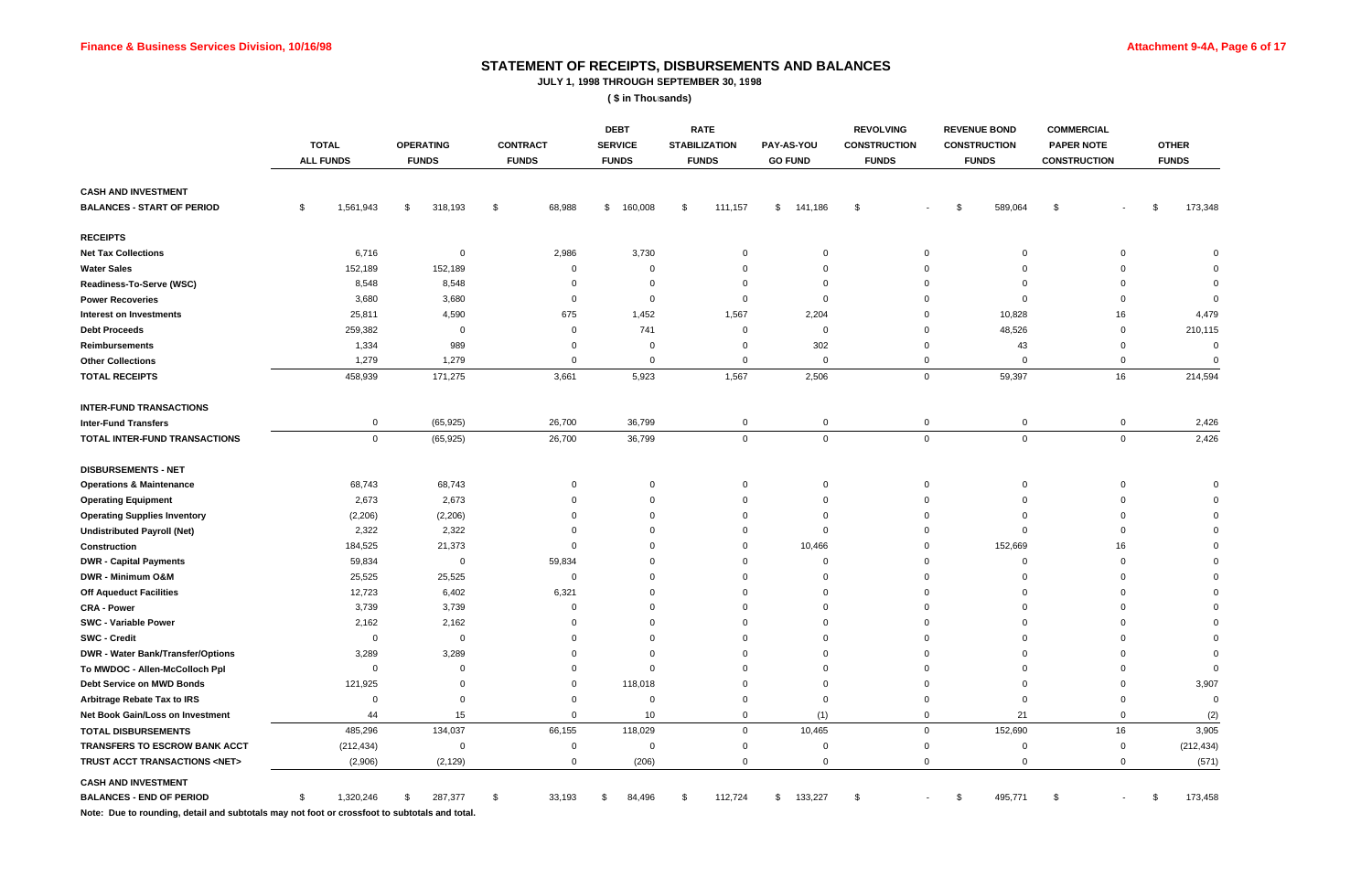# **BALANCE SHEET**

#### **BALANCE SHEET AS OF SEPTEMBER 30, 1998**

#### **ASSETS ( \$ in Thousands)**

| <b>CASH AND INVESTMENTS</b>                                          |                     |
|----------------------------------------------------------------------|---------------------|
| Operating, Construction and Other                                    | \$1,179,685         |
| Held for Crossover Refunding Bonds                                   | 138,274             |
| <b>Held for Future Desalination Facilities</b>                       | 2,287               |
| Change in Fair Value of Investments                                  | 13,811              |
| <b>Total Cash and Investments</b>                                    | 1,334,057           |
| <b>ACCOUNTS RECEIVABLE</b>                                           |                     |
| Tax Assessments                                                      | 86,391              |
| <b>Annexation Charges</b>                                            | 13,879              |
| <b>Water Sales</b>                                                   | 126,353             |
| Readiness-To-Serve (WSC)                                             | 72,321              |
| <b>Power Recoveries</b>                                              | 1,821               |
| Interest Accrued on Investments                                      | 25,181              |
| Notes Receivable                                                     | 403                 |
| Sundry                                                               | (4,059)             |
| <b>Total Accounts Receivable</b>                                     | 322,290             |
| <b>INVENTORIES</b>                                                   | 16,238              |
| OTHER ASSETS                                                         |                     |
| <b>Deferred Charges</b>                                              | 310,153             |
| Feasibility Studies, Reimbursables, etc.                             | 6,967               |
| Construction & Right of Way Deposits                                 | 2,280               |
| <b>Total Other Assets</b>                                            | 319,400             |
| PROPERTY, PLANT AND EQUIPMENT                                        |                     |
| Land, Easements & Right of Way                                       | 444,565             |
| <b>Completed Features</b>                                            | 2,106,193           |
| Work in Progress                                                     | 2,434,830           |
| Less: Allowance for Depreciation                                     | (569, 157)          |
|                                                                      |                     |
| Total Comp. Features & WIP Net of Allow. for Depr.                   | 3,971,866           |
| Preoperating Costs - Capitalized                                     | 44,595              |
| Less: Portion Amortized                                              | (21, 040)           |
| <b>Total Preoperating Costs Net of Amortization</b>                  | 23,555              |
| Participation Rights - State Fac.                                    | 3,052,533           |
| Less: Portion Amortized                                              | (1, 497, 639)       |
|                                                                      |                     |
| Total State Fac. Partic. Rts Net of Amort.                           | 1,554,895           |
| Participation Rights - Other Fac.                                    | 198,053             |
| Less: Portion Amortized                                              | (16, 465)           |
| Total Other Fac. Partic. Rts. Net of Amort.                          | 181,587             |
|                                                                      |                     |
| <b>Major Operating Equipment</b><br>Less: Allowance for Depreciation | 90,551<br>(66, 850) |
|                                                                      |                     |
| Total Major Operating Equipment Net of Depr.                         | 23,701              |
|                                                                      |                     |
| TOTAL ASSETS                                                         | \$8,192,154         |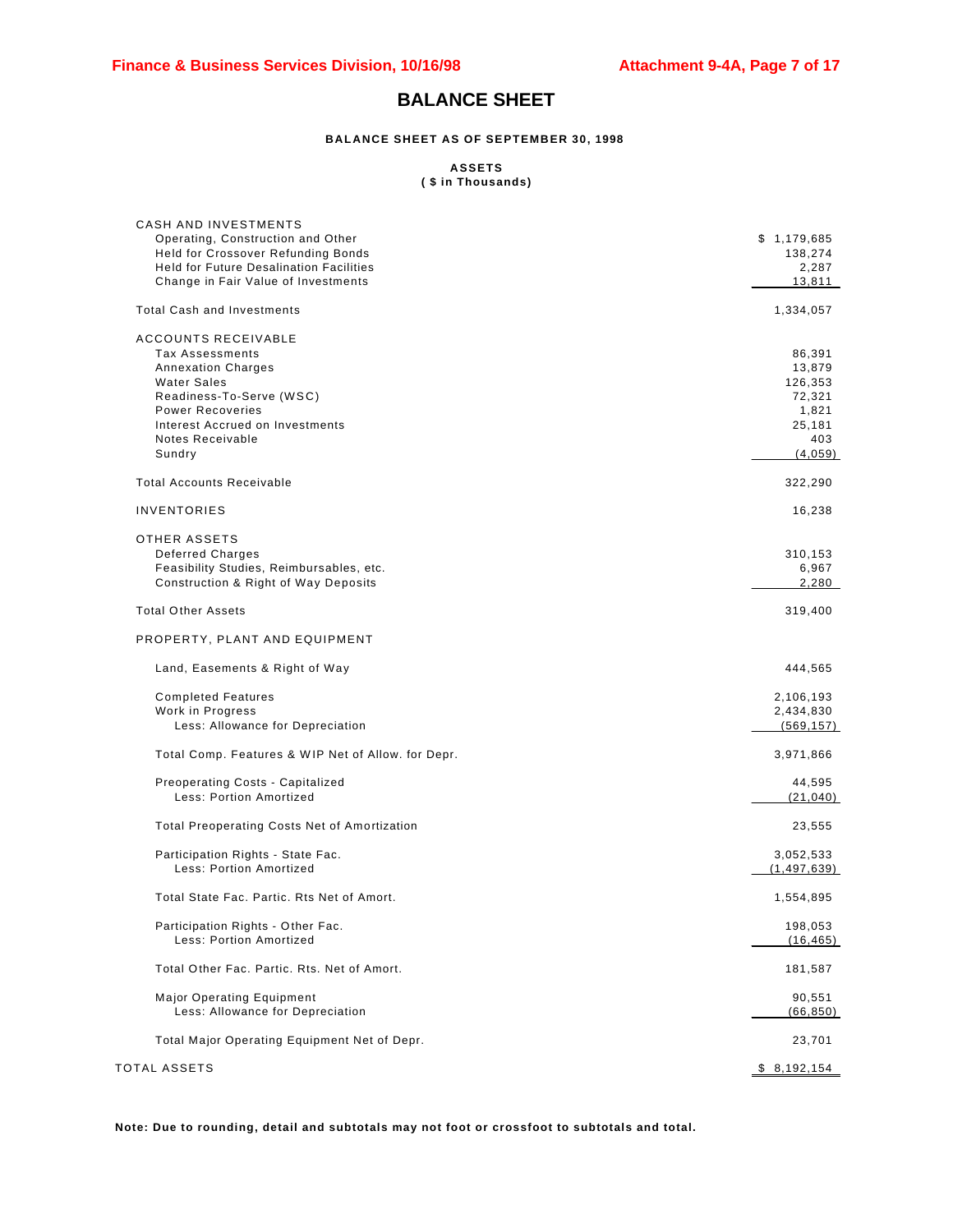#### **BALANCE SHEET AS OF SEPTEMBER 30, 1998**

#### **LIABILITIES AND EQUITY ( \$ in Thousands)**

#### ACCOUNTS PAYABLE & ACCRUED EXPENSE

| <b>Commercial Paper Notes</b>                                                                                                                                                                                                                                                                                         | \$<br>300,000                                                     |
|-----------------------------------------------------------------------------------------------------------------------------------------------------------------------------------------------------------------------------------------------------------------------------------------------------------------------|-------------------------------------------------------------------|
| Matured Bonds & Coupon not<br><b>Presented for Payments</b><br>Bond Int. Accrued but not Due<br>Accrued Prem. on Called Bonds                                                                                                                                                                                         | 1,293<br>35,444<br>(65)                                           |
| <b>Total Bonds</b>                                                                                                                                                                                                                                                                                                    | 36,672                                                            |
| Participation Rights - State Facilities<br>State Variable and Minimum OMP&R<br>Services, Material, etc.<br><b>Compensated Absences</b><br><b>Trust Funds</b><br><b>Customer Deposits</b>                                                                                                                              | 202,587<br>201,643<br>34,837<br>24,410<br>16,305<br>2,741         |
| Total Accounts Payable & Accrued Expense                                                                                                                                                                                                                                                                              | 819,195                                                           |
| DEFERRED INCOME<br>Deferred Readiness-To-Serve (WSC)<br><b>Deferred Water Sales</b><br>Deferred Tax Levies - Current Year<br><b>PERS Employer's Credits</b><br>Deferred Interest<br>Deferred Water Bank Sales                                                                                                         | 60,000<br>858<br>65,474<br>10,593                                 |
| <b>Total Deferred Income</b>                                                                                                                                                                                                                                                                                          | 136,924                                                           |
| LONG TERM OBLIGATIONS                                                                                                                                                                                                                                                                                                 |                                                                   |
| Bonds & Notes Payable:<br>1966/69 G.O. Bonds<br>* G.O. Refunding Bonds<br>Revenue Bonds<br>* Revenue Refunding Bonds<br><b>Crossover Refunding Bonds</b>                                                                                                                                                              | 369,425<br>229,209<br>1,675,870<br>711,165<br>138,085             |
| Total Bonds & Notes Payable                                                                                                                                                                                                                                                                                           | 3,123,754                                                         |
| Other Long Term Obligations:<br>Due to MWDOC - Allen-McColloch Pipeline<br><b>Unamortized Bond Premium</b><br>Unamortized Bond Discount<br>Employees' Deferred Compensation Payable<br>Obligation for Off-Aqueduct Power Facilities<br>Interest to Be Rebated to IRS<br>Obligation for Iron Mountain Landfill Closure | 29,011<br>6,887<br>(61, 395)<br>43,427<br>126,387<br>737<br>1,327 |
| <b>Total Other Long Term Obligations</b>                                                                                                                                                                                                                                                                              | 146,380                                                           |
| <b>EQUITY</b>                                                                                                                                                                                                                                                                                                         |                                                                   |
| Contributions<br><b>Annexation Commitments</b><br><b>Other Retained Earnings</b><br><b>Estimated Income</b>                                                                                                                                                                                                           | 37,288<br>376,576<br>3,455,935<br>96,103                          |
| <b>Total Equity</b>                                                                                                                                                                                                                                                                                                   | 3,965,902                                                         |
| TOTAL LIABILITIES AND EQUITY                                                                                                                                                                                                                                                                                          | \$8,192,154                                                       |

**\* Net of Deferred Loss on Early Retirement of Debt. \$ 3,946 & \$ 30,490 respectively. Note: Due to rounding, detail and subtotals may not foot or crossfoot to subtotals and total.**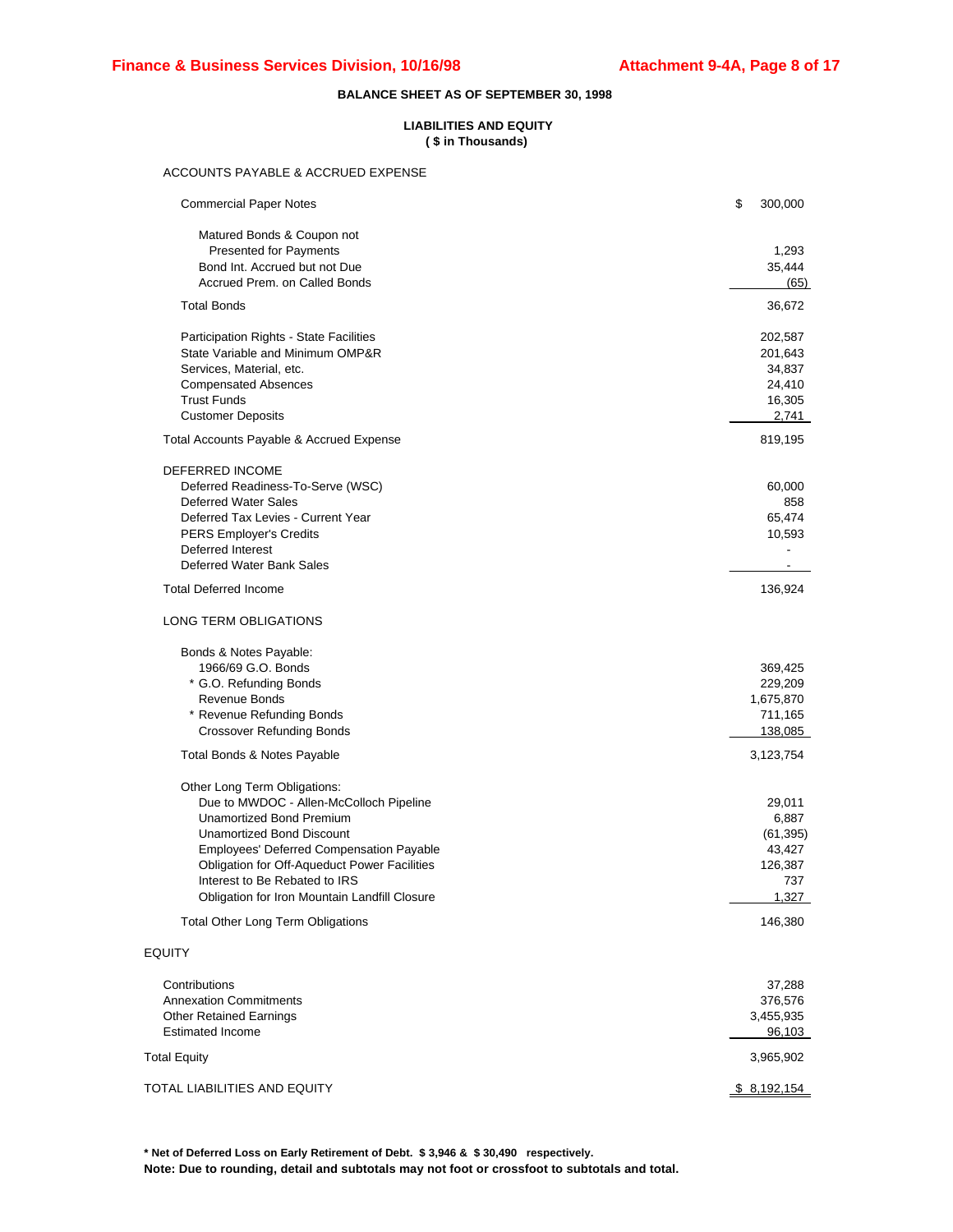# **STATEMENT OF OPERATIONS**

#### **STATEMENT OF OPERATIONS**

#### **FISCAL YEAR THROUGH SEPTEMBER 30, 1998 ( \$, Acre Feet and kWh in Thousands)**

| <b>GROSS OPERATING INCOME</b><br>Water Sales:<br>Treated<br>Untreated<br><b>Reclaimed Water</b>                                                                                                                                                                                              | Acre Feet<br>366<br>106<br>18      | \$<br>153,653<br>35,837<br>4,554                                   |               |
|----------------------------------------------------------------------------------------------------------------------------------------------------------------------------------------------------------------------------------------------------------------------------------------------|------------------------------------|--------------------------------------------------------------------|---------------|
| Readiness-To-Serve (WSC)<br><b>Connection Maintenance Charge</b><br><b>Power Recoveries</b><br>(<br><b>Business Development</b>                                                                                                                                                              | 490<br>87,514 kWh<br>$\mathcal{E}$ | 194,044<br>20,000<br>734<br>4,372<br>248                           | \$<br>219,398 |
| <b>OPERATION AND MAINTENANCE</b><br>Operations<br><b>Power and Water Costs</b><br><b>Business Development</b>                                                                                                                                                                                |                                    | 52,397<br>55,957<br>145                                            | 108,498       |
| Operating Income before Amort. & Depr.                                                                                                                                                                                                                                                       |                                    |                                                                    | 110,900       |
| Amort. of Participation Rights<br>Depreciation, Plant                                                                                                                                                                                                                                        |                                    | 18,748<br>11,382                                                   | 30,129        |
| Operating Income                                                                                                                                                                                                                                                                             |                                    |                                                                    | 80,770        |
| <b>OTHER INCOME</b><br><b>Net Tax Revenues</b><br>Interest Earned on Investments<br>Change in Fair Value of Investments<br><b>Current Interest Levies - Annexation Commitments</b><br><b>Property Rentals</b><br>Gain on Land Sales<br>Earnings on Escrow Accounts<br><b>Sundry Revenues</b> |                                    | 21,558<br>19,136<br>(1,633)<br>249<br>192<br>÷,<br>15 <sup>1</sup> | 39,516        |
| <b>INTEREST AND OTHER EXPENSE</b><br><b>Bond Interest Expense</b><br>Adjustment for OAPF obligation<br>Arbitrage Rebate Tax<br><b>Sundry Expense</b>                                                                                                                                         |                                    | 25,169<br>15                                                       | <u>25,184</u> |
| Income before Annex Inc. & Prior Years' Adjust                                                                                                                                                                                                                                               |                                    |                                                                    | 95,103        |
| <b>ANNEXATION INCOME</b><br>Levies for Uncapitalized Annexation - Principal<br>New Annexations - Principal                                                                                                                                                                                   |                                    | 1<br>161                                                           | 162           |
| ADJUSTMENTS OF PRIOR YEARS' POWER AND WATER COSTS<br>MEMBER AGENCY DISTRIBUTIONS                                                                                                                                                                                                             |                                    |                                                                    | 838           |
| <b>NET INCOME</b>                                                                                                                                                                                                                                                                            |                                    |                                                                    | \$<br>96,103  |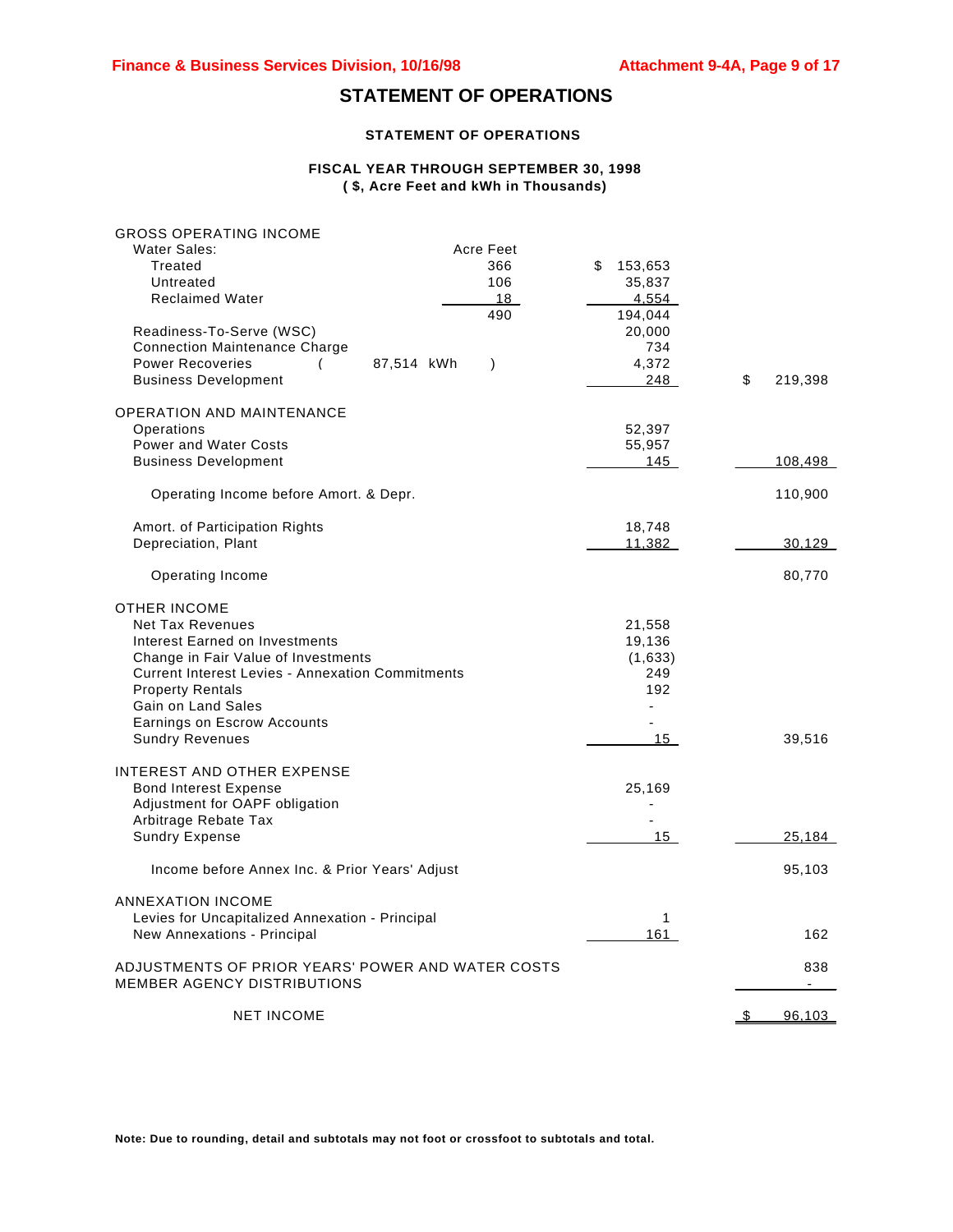### **STATEMENT OF OPERATIONS**

### **FISCAL YEAR THROUGH SEPTEMBER 30, 1997 ( \$, Acre Feet and kWh in Thousands)**

| <b>GROSS OPERATING INCOME</b>                           |                  |           |               |
|---------------------------------------------------------|------------------|-----------|---------------|
| <b>Water Sales:</b>                                     | <b>Acre Feet</b> |           |               |
| Treated                                                 | 378              | \$158,897 |               |
| Untreated                                               | 139              | 44,795    |               |
| <b>Reclaimed Water</b>                                  | 17               | 4,390     |               |
|                                                         | 534              | 208,082   |               |
| Readiness-To-Serve (WSC)                                |                  | 16,074    |               |
| <b>Connection Maintenance Charge</b>                    |                  | 734       |               |
| <b>Power Recoveries</b>                                 | (91,510 kWh)     | 4,213     | \$<br>229,103 |
|                                                         |                  |           |               |
| <b>OPERATION AND MAINTENANCE</b>                        |                  |           |               |
| Operations                                              |                  | 51,382    |               |
| <b>Power and Water Costs</b>                            |                  | 57,216    | 108,598       |
| Operating Income before Amort. & Depr.                  |                  |           | 120,505       |
|                                                         |                  |           |               |
| Amort. of Participation Rights                          |                  | 17,133    |               |
| Depreciation, Plant                                     |                  | 10,902    | 28,035        |
|                                                         |                  |           |               |
| Operating Income                                        |                  |           | 92,470        |
| <b>OTHER INCOME</b>                                     |                  |           |               |
| <b>Net Tax Revenues</b>                                 |                  | 20,031    |               |
| Interest Earned on Investments                          |                  | 16,841    |               |
| <b>Current Interest Levies - Annexation Commitments</b> |                  | 289       |               |
| <b>Property Rentals</b>                                 |                  | 276       |               |
| Gain on Land Sales                                      |                  |           |               |
| Earnings on Escrow Accounts                             |                  |           |               |
| <b>Sundry Revenues</b>                                  |                  | 185       | 37,622        |
|                                                         |                  |           |               |
| INTEREST AND OTHER EXPENSE                              |                  |           |               |
| <b>Bond Interest Expense</b>                            |                  | 20,348    |               |
| Adjustment for OAPF obligation                          |                  |           |               |
| Arbitrage Rebate Tax                                    |                  |           |               |
| <b>Sundry Expense</b>                                   |                  | 24        | 20,372        |
| Income before Annex Inc. & Prior Years' Adjust          |                  |           | 109,720       |
|                                                         |                  |           |               |
| <b>ANNEXATION INCOME</b>                                |                  |           |               |
| Levies for Uncapitalized Annexation - Principal         |                  | 1.00      |               |
| New Annexations - Principal                             |                  | 31.00     | 31            |
| ADJUSTMENTS OF PRIOR YEARS' POWER AND WATER COSTS       |                  |           | 3,903         |
| MEMBER AGENCY DISTRIBUTIONS                             |                  |           |               |
|                                                         |                  |           |               |
| <b>NET INCOME</b>                                       |                  |           | 113,654       |
|                                                         |                  |           |               |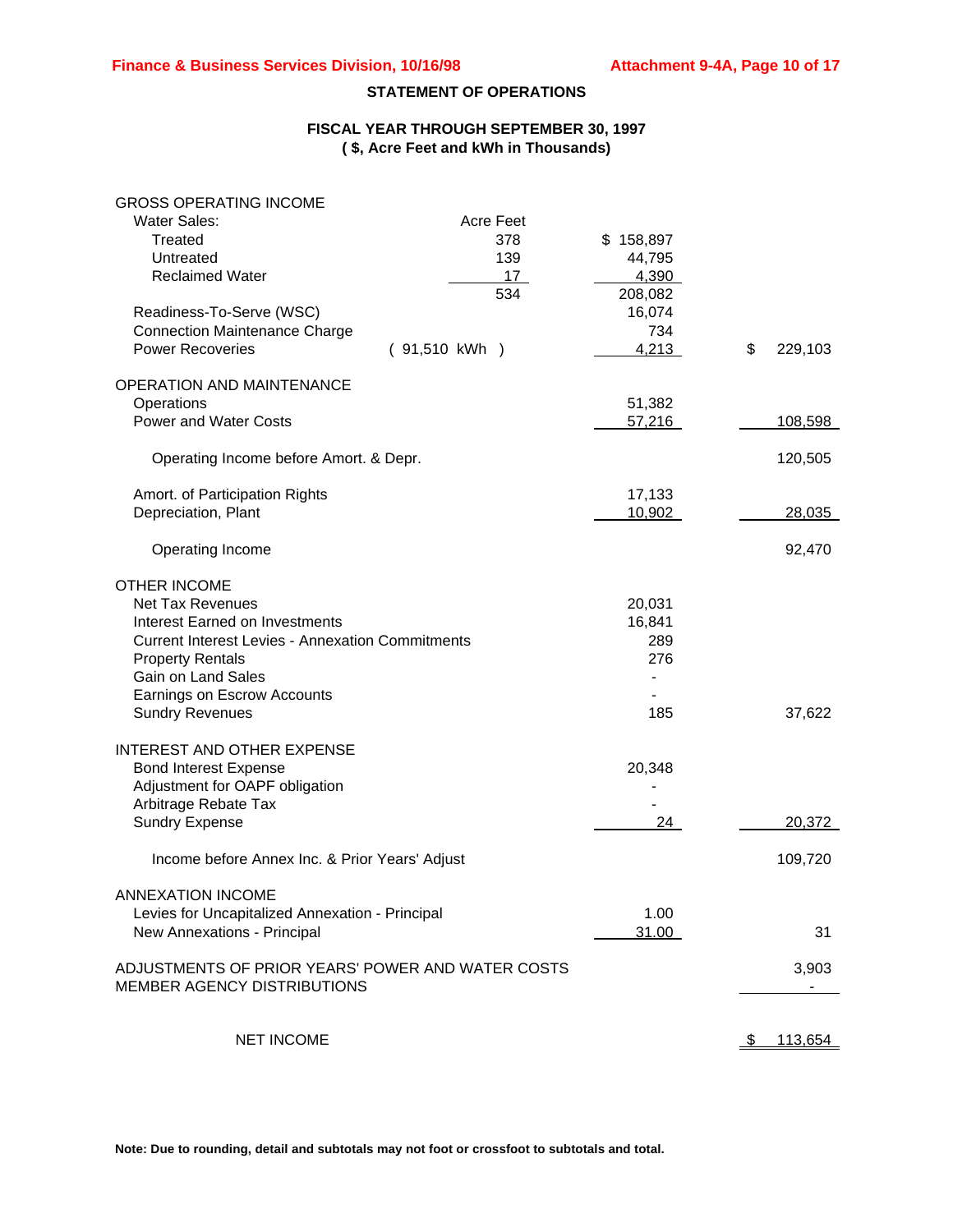# **PROJECTED AND ACTUAL CONSTRUCTION COSTS**

THE METROPOLITAN WATER DISTRICT OF SOUTHERN CALIFORNIA

# **PROJECTED AND ACTUAL CONSTRUCTION COSTS** (BASED ON FINAL 1998 - 1999 BUDGET FORECAST)

**SEPTEMBER 1998**

| <b>PROJECTED COSTS THROUGH 2015 ESCALATED AT 5% FOR THOSE PROJECTS FOR WHICH</b> |           |
|----------------------------------------------------------------------------------|-----------|
| FORMAL CONSTRUCTION CONTRACTS HAVE NOT BEEN AWARDED: TOTAL PROGRAM               | \$4.680.3 |
| <b>EXPENDITURES TO DATE (F/Y 1998-99)</b>                                        | 183.6     |
| <b>APPROPRIATIONS APPROVED TO DATE (F/Y 1998-99)</b>                             | 23.9      |



**FISCAL YEAR ENDING JUNE 30,**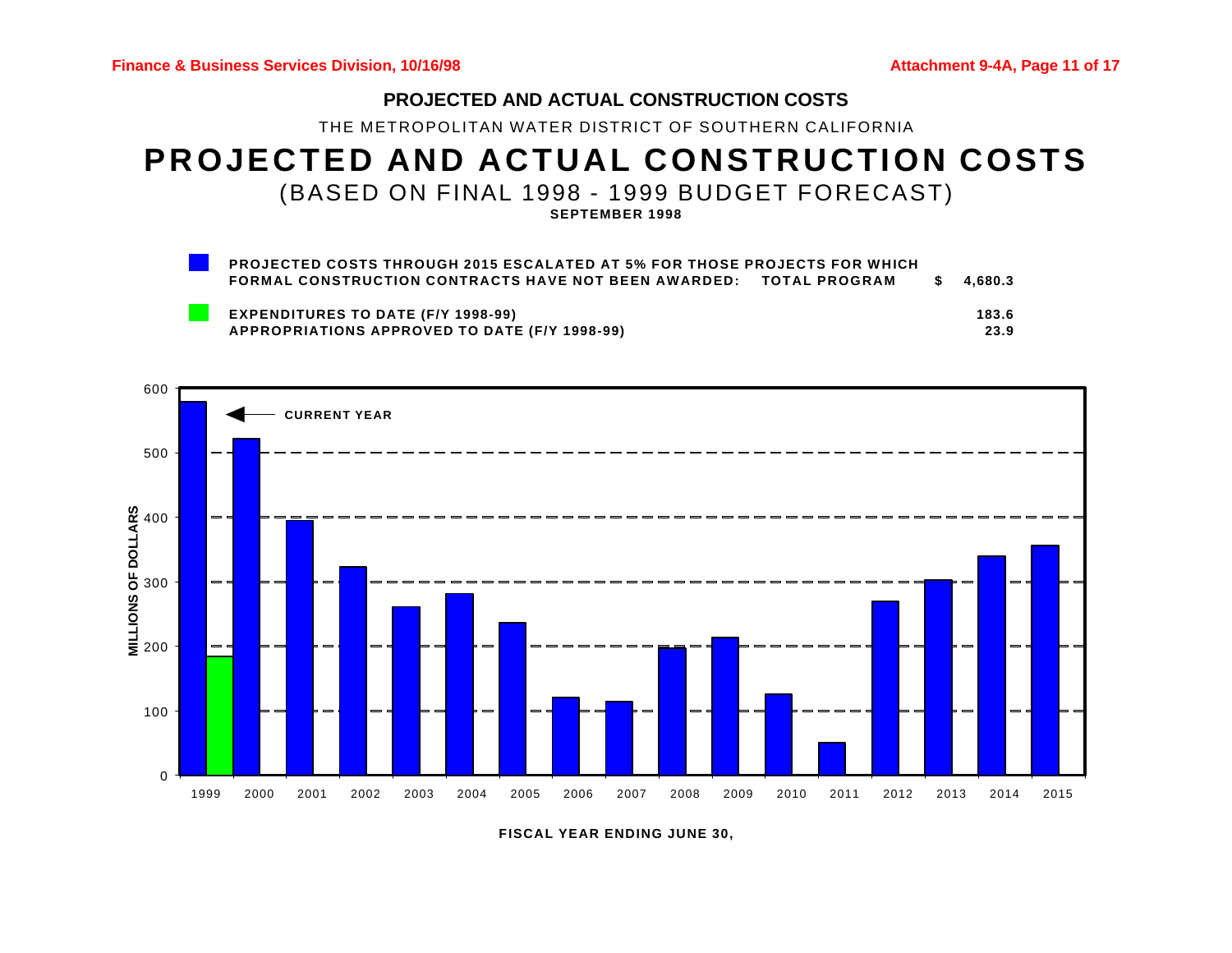# **PROJECTED FIXED SWC CHARGES THROUGH 2035**

# THE METROPOLITAN WATER DISTRICT OF SOUTHERN CALIFORNIA **PROJECTED FIXED SWC CHARGES THROUGH 2035**



OFF-AQUEDUCT 1,057 OFF WATER RESOURCES INVOICE DATED



**YEAR**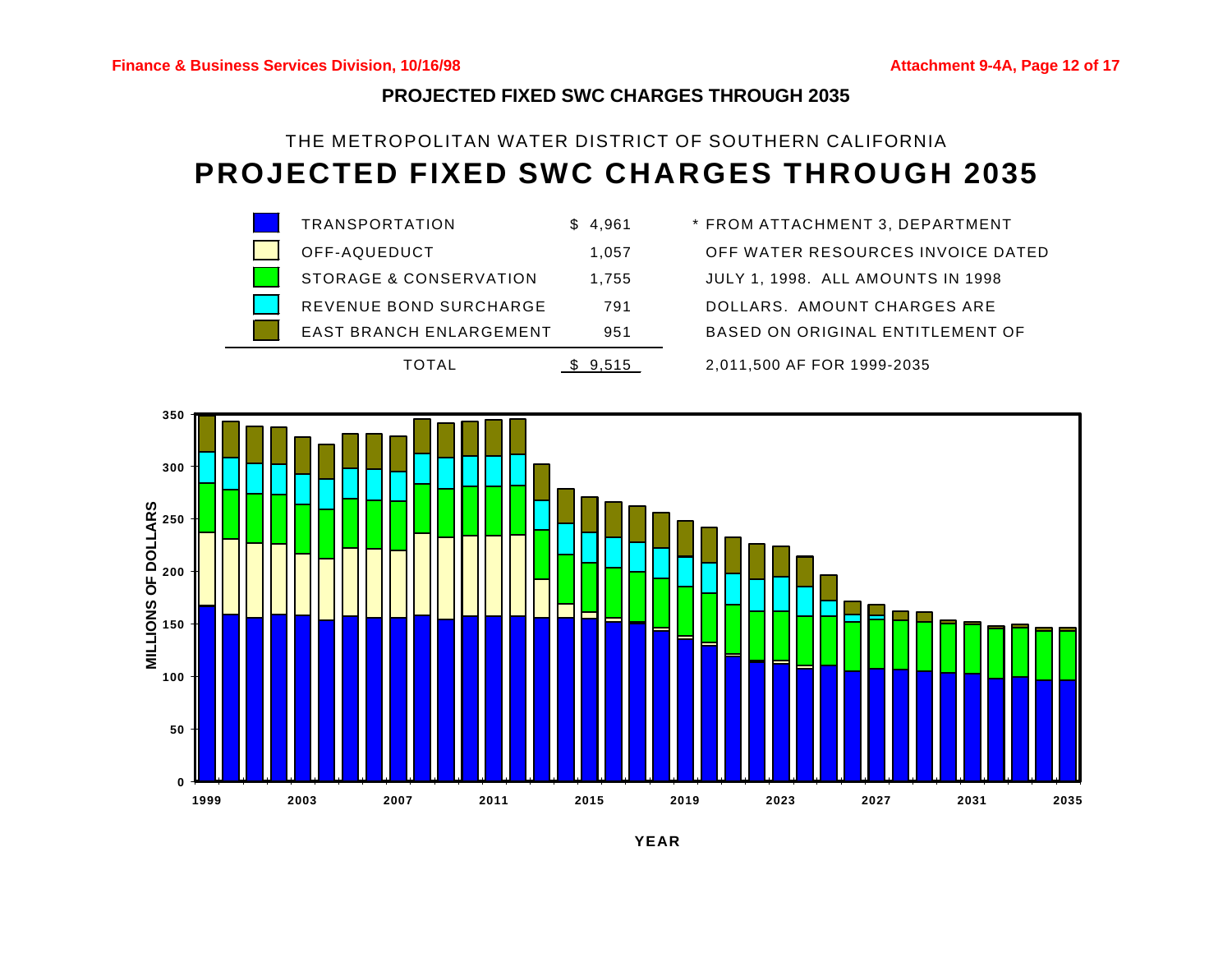**HISTORICAL CONSTRUCTION EXPENDITURES**

# THE METROPOLITAN WATER DISTRICT OF SOUTHERN CALIFORNIA **HISTORICAL CONSTRUCTION EXPENDITURES**

**from 7-1-66 through 6-30-98**

**EXPENDITURES THROUGH 6-30-98 \$4.00 BILLION**



**FISCAL YEAR ENDING JUNE 30,**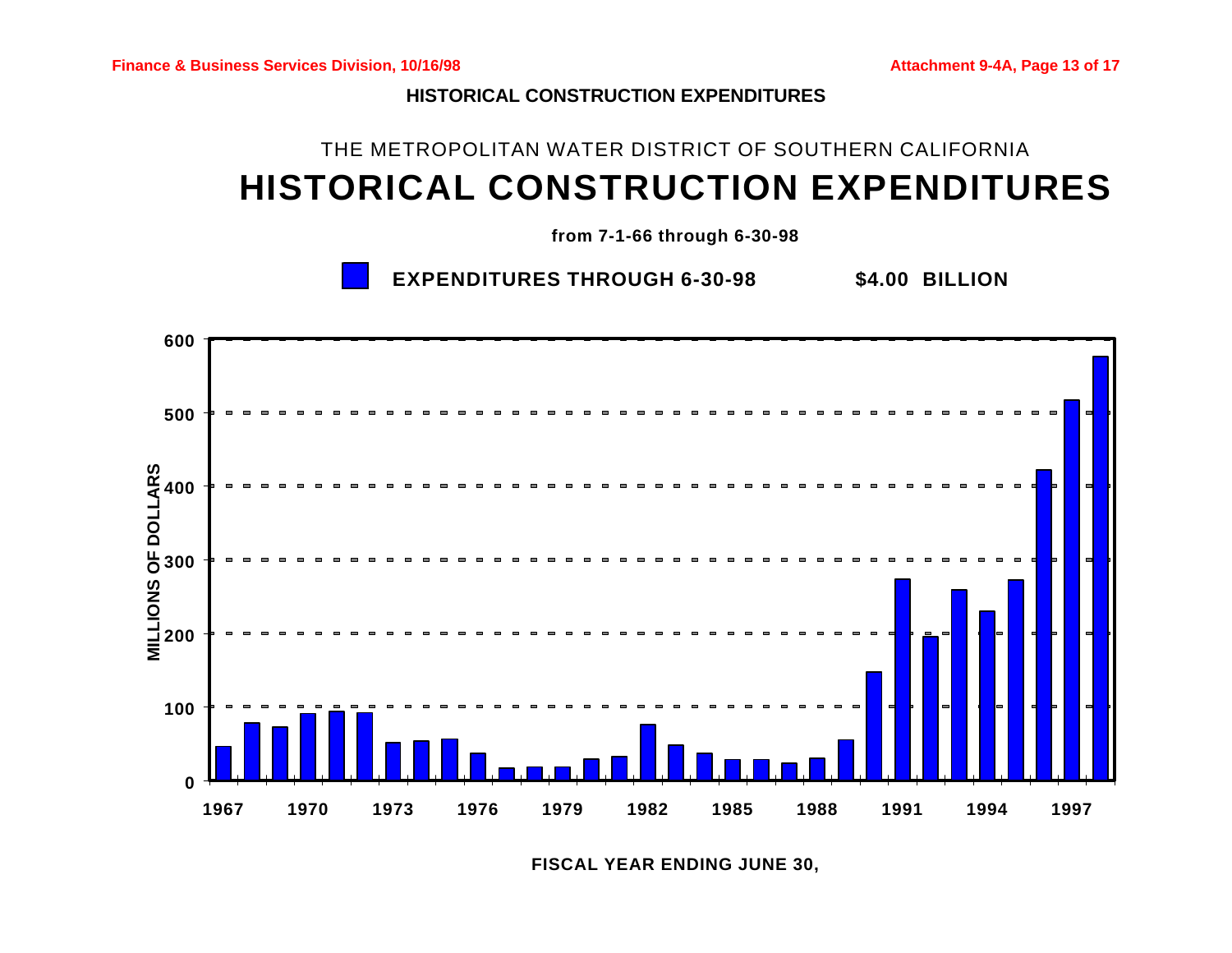# **ELIGIBILITY OF SECURITIES**

| Date:    | October 13, 1998                                                                                       |
|----------|--------------------------------------------------------------------------------------------------------|
| To:      | <b>Board of Directors</b>                                                                              |
| From:    | N. Gregory Taylor, General Counsel                                                                     |
| Subject: | Review as to Eligibility of Securities Invested in by the<br>Treasurer for the Month of September 1998 |

Pursuant to Sections 2741(a) and 5101(b)(5) of the Administrative Code, this office has examined the Treasurer's Monthly Report to the Board for the month of September 1998 covering the investment of securities for that period. The reported forms of investment are within the eligible group of securities authorized by Section 5101(b)(2) of the Administrative Code, and as of the end of the month are within the percentage constraints specified in that section.

N. Gregory Taylor

SBB:mg #12241

cc: J. R. Wodraska L. H. Becker D. I. Furukawa R. N. Marumoto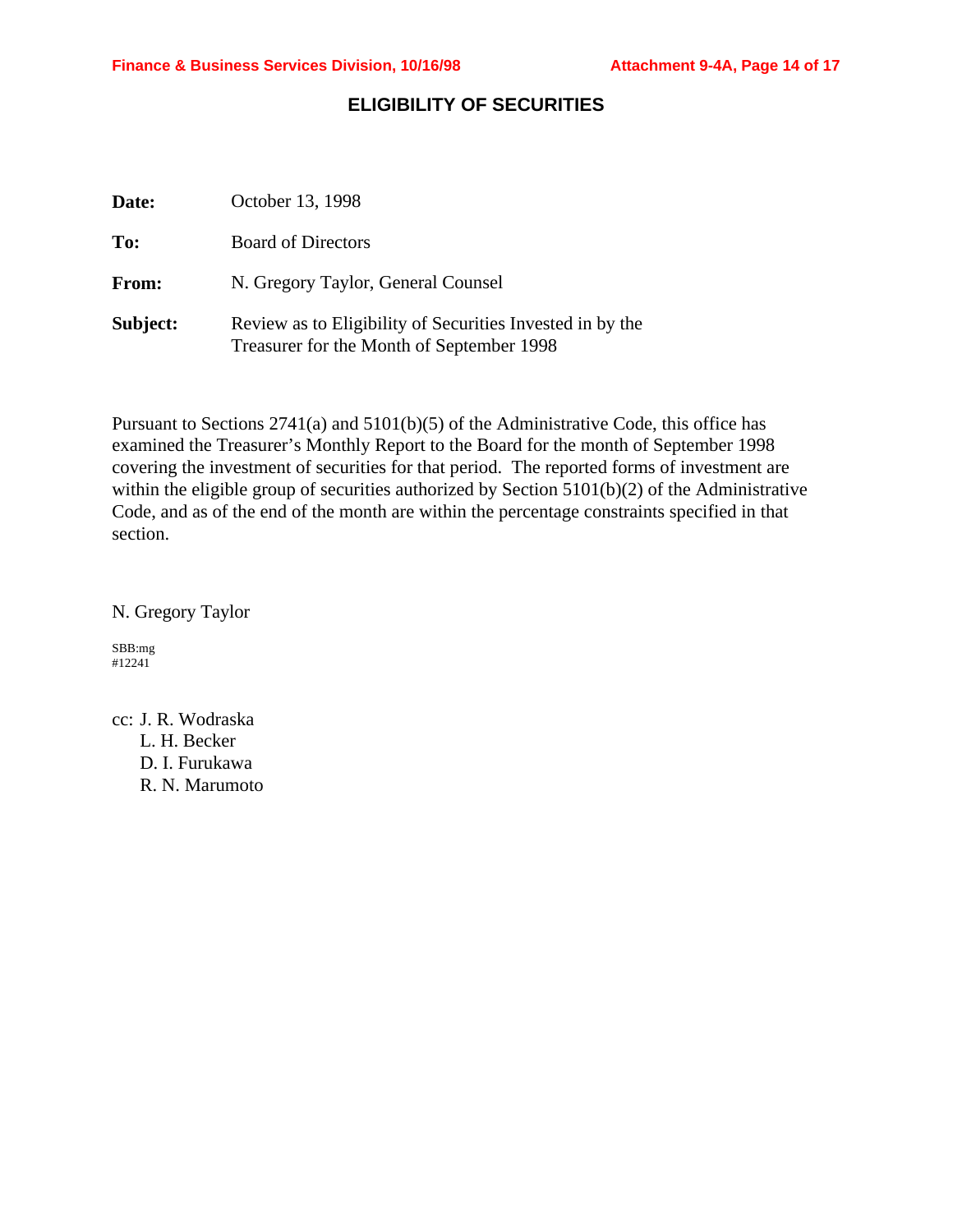# **A. TRANSMITTAL LETTER**

| Date:        | October 8, 1998                             |
|--------------|---------------------------------------------|
| To:          | <b>Budget and Finance Committee</b>         |
| <b>From:</b> | John R. Wodraska, General Manager           |
| Subject:     | Treasurer's Monthly Report - September 1998 |

This letter transmits a summary report of investments and cash balances and yield comparisons for the end of the current month. A detail report of investments is filed each month with the Executive Secretary. These reports are required by Section 5114 of the MWD Administrative Code. All of the investments comply with Chapter 5101 of the MWD Administrative Code and the Investment Policy dated June 1, 1998.

#### Interest Earnings

| Portfolio | 1 Year               | Month       | <b>Fiscal Year</b> | Weighted Average |
|-----------|----------------------|-------------|--------------------|------------------|
| Yield     | <b>Treasury Bill</b> |             | to Date            | Days to Maturity |
| 5.88%     | 4.39%                | \$5,436,000 | \$11,268,000       | 444              |

|                                     |                 |                 | Excess of               |
|-------------------------------------|-----------------|-----------------|-------------------------|
|                                     | Book Value      | Market Value    | <b>Market Over Cost</b> |
| <b>Operating Funds</b>              | 292,121,000     |                 |                         |
| <b>State Water Contract Fund</b>    | 33,192,000      |                 |                         |
| Debt Service Funds                  | 84,448,000      |                 |                         |
| Rate Stabilization Funds            | 112,723,000     |                 |                         |
| Total                               | 522,484,000     | \$527,566,000   |                         |
| <b>Construction and Trust Funds</b> | 663,330,000     | 672,059,000     |                         |
|                                     | \$1,185,814,000 | \$1,199,625,000 | \$13,811,000            |

John R. Wodraska

# By: Lambertus H. Becker Chief Financial Officer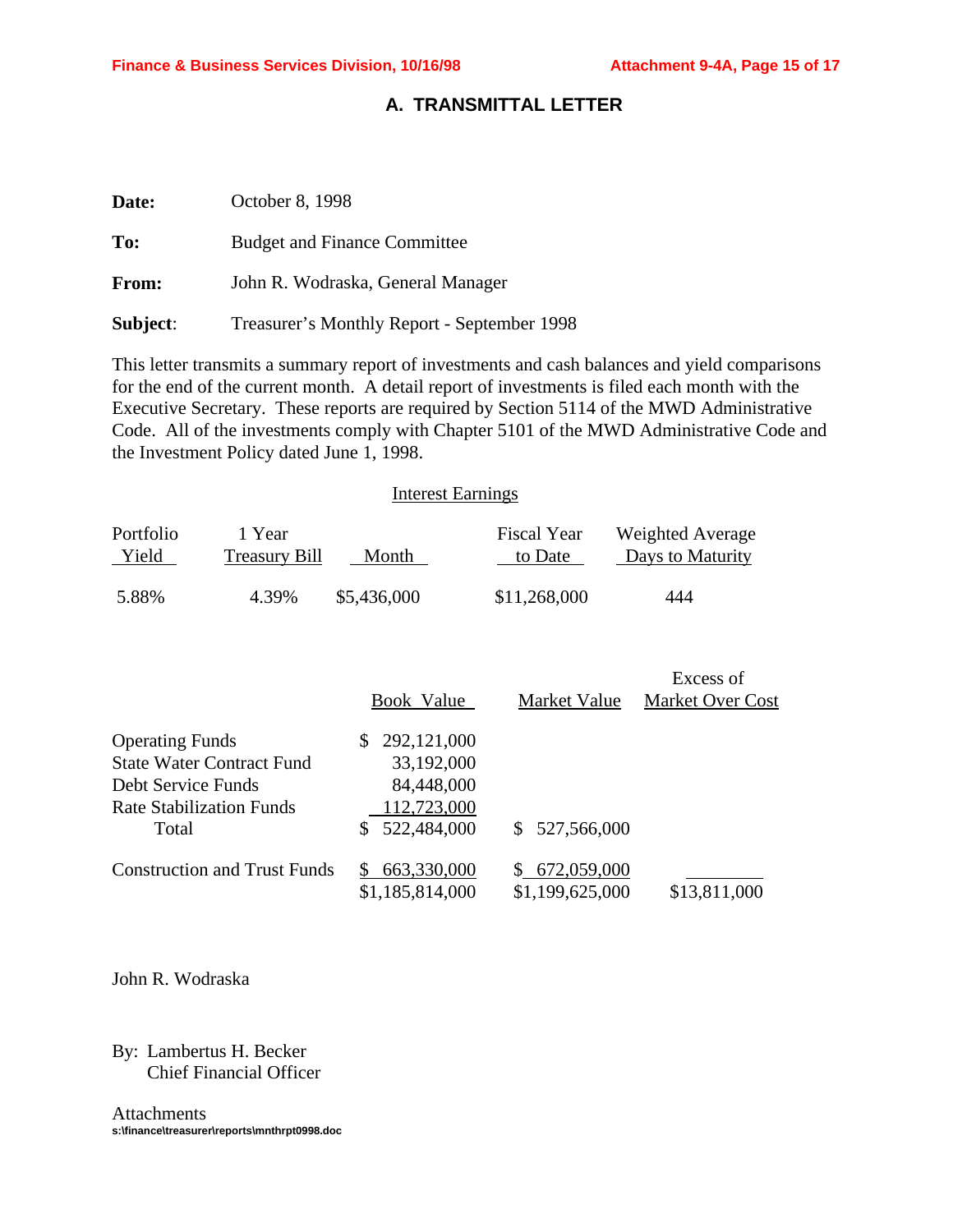# **SUMMARY OF INVESTMENT ACTIVITY AND STATUS OF CASH**

**THE METROPOLITAN WATER DISTRICT OF SOUTHERN CALIFORNIA**

*Summary Report of Investment Activity & Status of Cash for the Month Ending September 30, 1998* (Shown at Book Value and \$ in Thousands)

| <b>SECURITIES:</b>                      | <b>BALANCE</b> | PURCHASES SALES |     | <b>MATURITIES</b> | <b>BALANCE</b> | % of Portfolio | ACT. CODE |
|-----------------------------------------|----------------|-----------------|-----|-------------------|----------------|----------------|-----------|
|                                         |                |                 |     |                   |                |                |           |
| U. S. TREASURY                          | \$126,325      | \$24            |     |                   | \$126,349      | 10.7           | 100       |
| U.S. GUARANTEES-GNMA'S                  | \$8,566        |                 |     | \$304             | \$8,262        | 0.7            | 100       |
| <b>FEDERAL AGENCIES</b>                 | \$109,884      | \$1,995         |     | \$6,733           | \$105,146      | 8.9            | 50        |
| REPURCHASE AGREEMENTS                   | \$0            | \$449,960       |     | \$449,960         | \$0            | 0.0            | 50        |
| <b>BANKERS' ACCEPTANCES</b>             | \$62,128       | \$31,793        |     | \$29,600          | \$64,321       | 5.4            | 40        |
| <b>COMMERCIAL PAPER</b>                 | \$325,599      | \$2,392,432     |     | \$2,371,494       | \$346,537      | 29.2           | 30        |
| NEGOTIABLE CERTIFICATES<br>OF DEPOSIT   | \$263,611      | \$13,015        |     | \$67,979          | \$208,647      | 17.6           | 30        |
| <b>TIME DEPOSITS</b>                    | \$1,799        |                 |     |                   | \$1,799        | 0.2            |           |
| SHARES OF BENEFICIAL<br><b>INTEREST</b> | \$0            |                 |     |                   | \$0            | 0.0            | 15        |
| <b>LOCAL AGENCY INVESTMENT</b>          |                |                 |     |                   |                |                |           |
| <b>FUND - CALIFORNIA</b>                | \$20,000       | \$58,526        |     |                   | \$78,526       | 6.6            |           |
| <b>MEDIUM TERM NOTES</b>                | \$205,305      | \$17,955        |     | \$18,287          | \$204,973      | 17.3           | 20        |
| ASSET-BACKED SECURITIES                 | \$43,863       |                 |     | \$3,021           | \$40,842       | 3.4            | 10        |
| <b>MUNICIPAL BONDS</b>                  | \$411          |                 |     |                   | \$411          | 0.0            |           |
| <b>SUBTOTAL</b>                         | \$1,167,491    | \$2,965,700     | \$0 | \$2,947,378       | \$1,185,814    | 100.0          |           |
|                                         |                |                 |     |                   |                |                |           |

| DEMAND ACCOUNTS        | \$1,963       | $($ \$620)  |     |             | \$1,343      |     |
|------------------------|---------------|-------------|-----|-------------|--------------|-----|
| PETTY CASH             | \$10          |             |     |             | \$10         | (A) |
| LESS OVERNIGHT INVEST. | $($ \$15,009) | \$9,815     |     |             | $($ \$5,194) | (B) |
| <b>SUBTOTAL</b>        | (\$13,036)    | \$9,195     | \$0 | \$0         | (\$3,841)    |     |
| <b>TOTAL</b>           | \$1,154,455   | \$2,974,895 | \$0 | \$2,947,378 | \$1,181,973  |     |

A) Petty Cash, \$10,000

CASH:

B) Includes investment of outstanding checks.

Note: Sales and Purchases may contain internal transfers.

Note: Excludes \$138,274,000 in cash and securities held in escrow for the District's crossover refunding bonds.